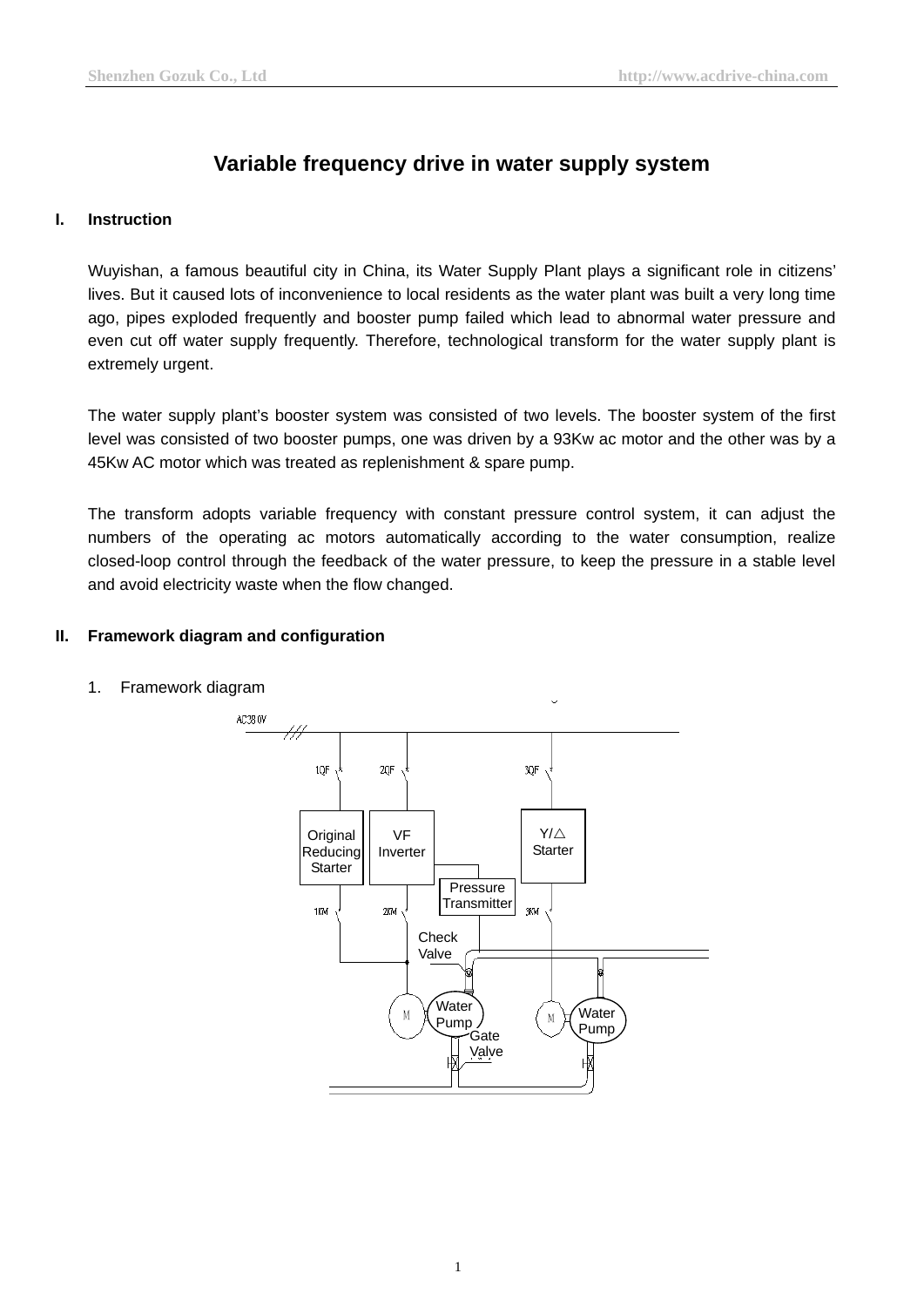## 2. Configuration

90kW variable frequency drive, 1unit;

Water pressure sensor, 1 unit; (measuring range:  $0 \sim 10$  kg/cm2, input DC24V, output  $4 \sim 20$ mA)

Control cabinet, 1 unit (including 1 set autotransformer starter, 1 set  $Y/\triangle$  starter and instrument signal light, contactor).

The [variable frequency drive](http://www.acdrive-china.com/products/variable-frequency-drive-manufacturer-1261.htm) built-in PID regulator, the pressure sensor detects the pressure of the header pipe in real time and transforms it into a 4-20 mA current signal, then send to the simulation current input port of the variable frequency drive and adjust the pressure value & PID parameters, to control the output frequency through calculation by built in PID. The system parameters can be adjusted during actual operation to make the system control and response even better. For example, different pressure values can be set for different time intervals, which not only save energy but also can make different water pressure for different users.

## 3. System Function

## a. "Dormancy" Function

The water consumption is changeable during daytime and night, in order to save energy, the system integrate special "dormancy" function which can suspend the operation of the water pumps. When the output of the [variable frequency](http://www.acdrive-china.com/products/variable-frequency-drive-manufacturer-1261.htm) drive is under the lower limit frequency, supply to motor of the spare pump will stop; when the output of the inverter is at the lower limit frequency, but the actual water pressure of the header pipe is still in a higher level, the [ac](http://www.acdrive-china.com/) [drive](http://www.acdrive-china.com/) turns to "dormancy mode" and stops operating after a certain working time; when the water pressure decrease to the set value, the [variable frequency drive](http://www.acdrive-china.com/products/variable-frequency-drive-manufacturer-1261.htm) "wake up" and turn to PI regulation state again. "Dormancy confirm time" is built in the variable frequency drive, when the variable frequency drive's dormancy time less than a set value, i.e.,  $\text{td}$  < the variable frequency [drive](http://www.acdrive-china.com/) continues to work; And when  $\text{td}$  >th, the ac drive turns to dormancy mode. The replenishment & spare pump will start automatically when the variable frequency drive's output frequency reach to upper limit frequency during the water consumption peak.

b. Power frequency/ variable frequency switching function

In water supply plant system, stability is significant important as it's related to the residents' water demand of the whole city. Therefore, the water supply system has been installed with a power frequency/variable frequency switching function. In normal situation, the system is working under the variable frequency constant pressure water supply state, but once it failed or in maintenance period, it can switch to the power-frequency operation immediately, and the original spare autotransformer start system is used to start the water pump to ensure continuous water supply, so the reliability of the whole system can properly satisfy the requirements of the city. The two systems are electrical interlocked to prevent incorrect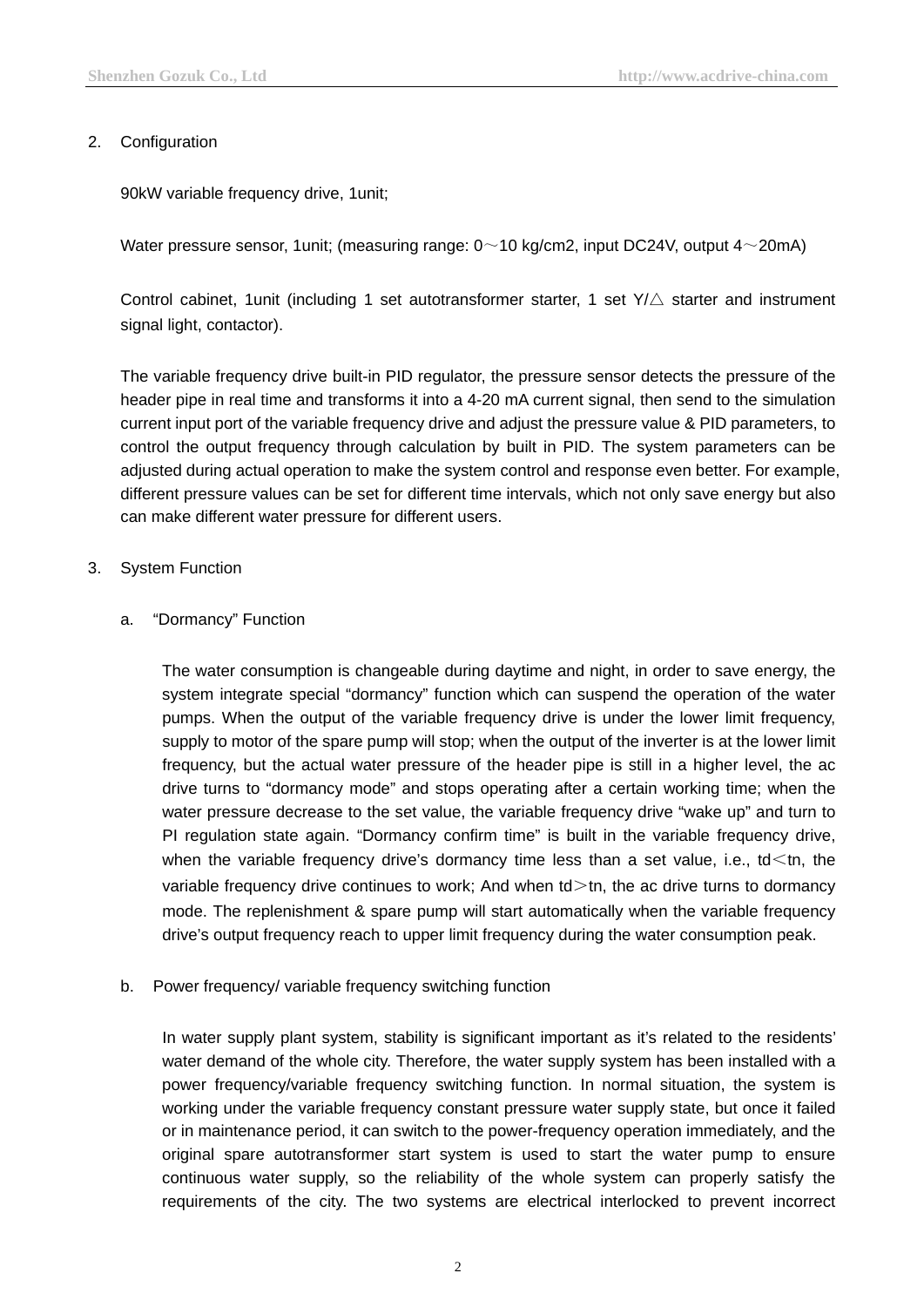operation to ensure safe operation for the whole water supply system.

c. Switch to replenishment pump automatically

The replenishment & spare pump operates automatically after 3 minutes to replenish water pressure when the main pump works at 50Hz in the variable frequency operation mode. It can not only to ensure the pressure of the system pipe network during peak water consumption, but also can decrease the operating frequency and current of the main pump; when water consumption decreased, the operating frequency decrease to 20Hz lower limit, and cut off replenishment pump to increase the main pump's operating efficiency. Thus, the water supply system can operate under an energy-efficient and optimized state.

#### **III. Parameters setting of the [variable frequency drive](http://www.acdrive-china.com/products/variable-frequency-drive-manufacturer-1261.htm)**

| <b>Function</b>   | Set Value of | <b>Function Instruction</b>                            |
|-------------------|--------------|--------------------------------------------------------|
| Code              | Parameter    |                                                        |
| P <sub>0.04</sub> |              | Control the start/stop of the variable frequency drive |
|                   |              | through terminals                                      |
| P <sub>0.01</sub> | 9            | Frequency feed by PI regulator                         |
| P <sub>0.09</sub> | 20           | Set the operate lower limit frequency of the pump      |
| P <sub>2.06</sub> | 3            | Improved motor noise, but capacitance electric         |
|                   |              | leakage increased if the value is too high             |
| P <sub>1.05</sub> | 1            | The motor's acceleration mode                          |
| P7.09             | 0.2          | Deviation setting of the PI regulator                  |
| P7.05             | 1            | Proportion of the PI regulator                         |
| P7.06             | 10           | Integration of the PI regulator                        |

#### **IV. Benefits for users**

1. Increase reliability of the water supply system.

It can adjust the water pressure smoothly after adopting of the variable frequency constant pressure control system, to enable the watch-stander have a more stable and flexible regulation and control of the whole system. It can regulate the water supply pressure conveniently with the development of urban pipe networks and the volumes changeable in water supply. Thanks to the new technology system, the failure rate reduced significantly, and the two systems can compensate each other to ensure continuous water supplying and provide reliable warranty for the cost-effective and optimized-operation system.

2. Increase service life of the equipment, and decrease maintenance of the system.

As a result of the variable frequency constant pressure control mode, the water pump is soft start/stop, eliminate the shock torque damage to the high power ac motor during the start/stop period, so the impact to the water pump is significantly decrease, in the meantime, due to the soft